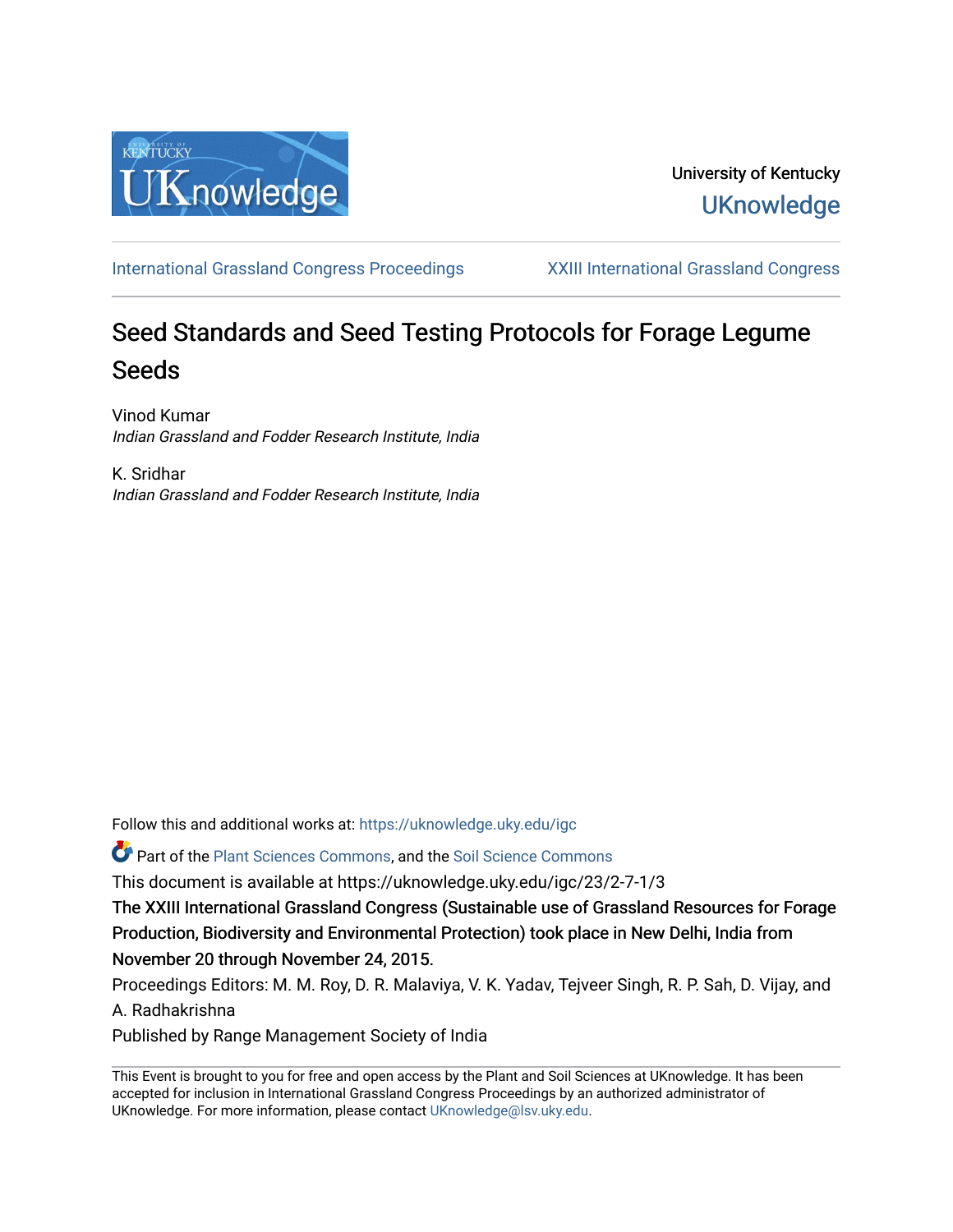Paper ID: 117 Theme 2. Grassland production and utilization Sub-theme 2.7. Seed production, storage, availability and quality

**Seed standards and seed testing protocols for forage legume seeds** Vinod Kumar\* , K. Sridhar IGFRI, SRRS, Dharwad, India \*Corresponding author e-mail: [vinoddhone@yahoo.com](mailto:vinoddhone@yahoo.com)

**Keywords:** Dormancy, Germination, Purity, Seed, Standards

#### **Introduction**

Seed is the basic agricultural input and its quality is extremely important. In the absence of seeds of assured quality, the expenditure of the farmers on the other inputs may become of little use. It was in this context, seed legislation is in force in majority of the crops cultivated across the country to ensure the availability of high quality seeds to the farmers. The seed quality parameters (known as Indian Minimum Seed Certification Standards, IMSCS) of a notified variety of various crops (*viz*., forages, cereals, millets, pulses etc) have been published through Gazette notifications by the Government of India from time to time. However, in majority of forage crops seed standards have not been formulated and the quality of seed made available to the farmers cannot be regulated as envisaged under seeds act. Therefore, an attempt has been made to develop seed standards and seed testing protocols in three important forage range legumes (*Centrosema pubescens*, *Desmanthus virgatus and Macroptilium atropurpureum* cultivated by the farmers across the country.

#### **Materials and Methods**

Tests were conducted on seed lots to quantify their physical purity (inert matter, total weed seeds, other crop seeds *etc*), germination, moisture content, test weight etc using the methodology given by the International Seed Testing Association (ISTA, 2003). The purity of a seed lot is the weight of pure seeds divided by the weight of pure seeds plus debris (inert matter) and is presented on a percentage basis. Debris commonly found in seed lots includes achenes, seed wing remnants, pollen cones, insects, damaged seed, rocks, and other inert matter. The purity of a seed lot must be as high as possible. Exceptions to this rule may occur if it is thought that further processing will adversely affect seed lot quality. The moisture content of seeds is calculated on a fresh weight basis by following ISTA procedure. Test weight (1000 seed weight) of the seed is calculated by counting the seeds and expressed in grams.

#### **Results and Discussion**

## *Centrosema pubescens*

**Physical purity analysis:** The seed collected from different seed lots indicates that *Centrosema* seeds are by and large bold in size, free from insect damage, weed seeds and diseases. Upon the evaluation of physical purity of number of samples, the average minimum pure seed fraction worked out to be 98 %, the remaining 2 % of seed lot consisted of debris, pod husks, rocks and soil portion (Table 1). The mean other crop seed is standardized to the maximum permissible limit of 20/kg of seeds. Likewise, the maximum permissible total weed seeds are 20/kg of seeds. With regards to the other distinguishable varieties in a seed lot, none is permitted since this crop does not have any other released varieties in the market. Similarly, no objectionable weed seeds are found in the seed lots tested for purity analysis (Parihar *et al.*, 2013).

**Seed testing protocols:** The germination test is probably the test that first comes to mind when thinking of seed testing as it has immediate implications for seed quality and estimating the number of seedlings that can be obtained from a quantity of seeds. Among the substrata, between paper (BP) method of germination was proved better over top of paper (TP) method. The main features of a seed pre-treatment protocol are to overcome the barriers of seed germination (hard seed coat, dormancy etc) of a seed lot. The initial germination evaluation has exhibited large scale hard seed contents in the seed lot. To overcome the hard seededness, different hard seed coat dormancy breaking treatments were evaluated. Among the different pre-treatments, soaking of seeds in hot water for five minutes has recorded the maximum germination percentage of 93 % (including the hard seeds). The average moisture content of seed lots evaluated is 9.0 %, whereas, the moisture content for vapour proof containers is 7.0 % (Table 2). Similarly, the average test weight (1000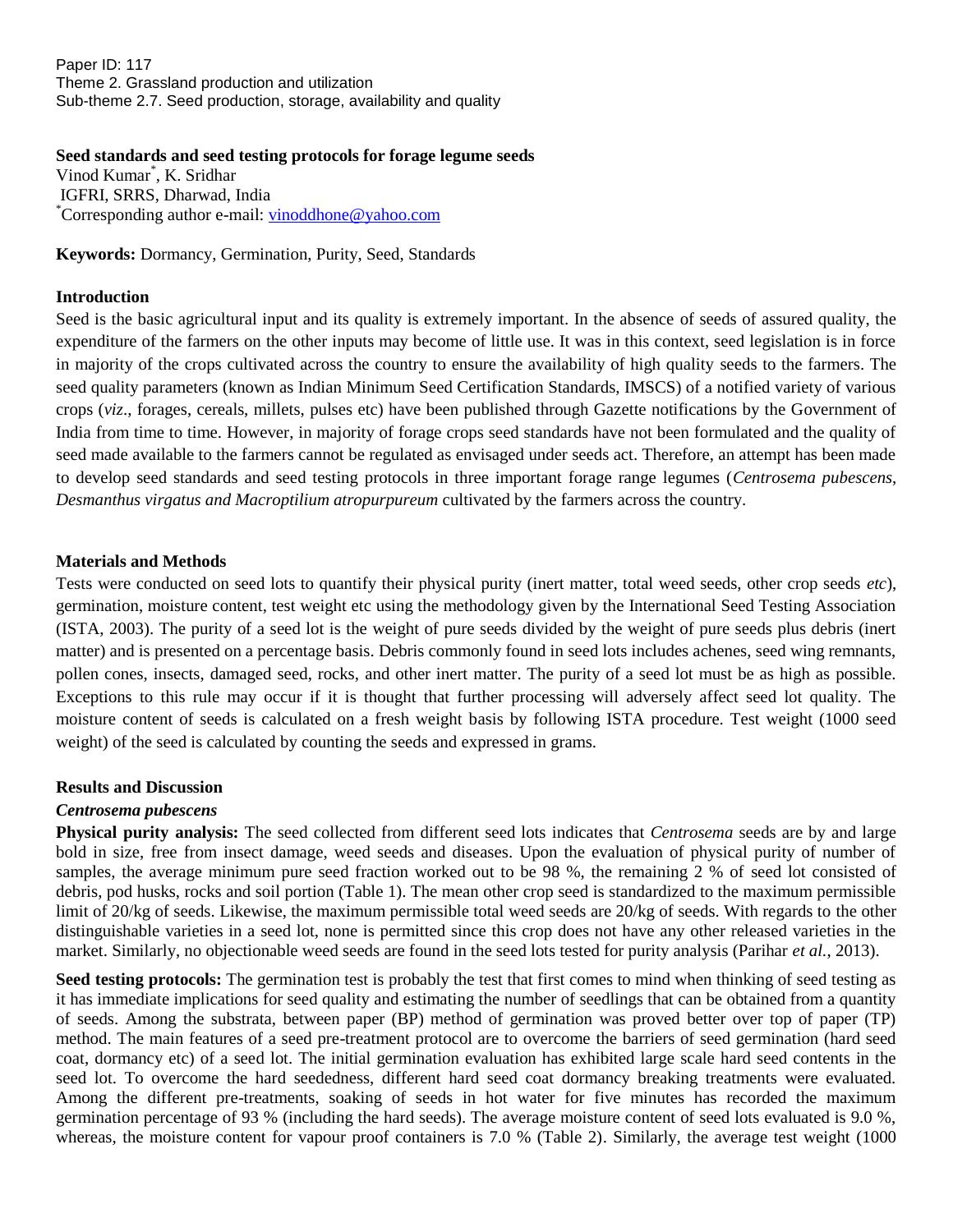seed weight) of the seed lot is 26.74 g. The above standards are developed by taking into consideration with the available seed lots across the country.

## *Desmanthus virgatus*

**Physical purity analysis:** The seeds of *Desmanthus virgatus* are small, typically pyramidal and brown in colour. The physical purity analysis of seed lots resulted in 98 % of physical purity and 2 % of inert matter in the seed lot (Table 1). The maximum permissible limit of other crop seeds in a lot is 20/kg of seeds and the maximum total weed seeds permissible is 10/kg of seeds. On the contrary, none other distinguishable varieties are permissible in this crop due to non availability of other released varieties.

**Seed testing protocols:** Germination testing is considered as the most important quality test in evaluating the planting value of a seed lot. The result of different experiments carried out to standardize the substrata revealed that between paper (BP) method is the best suited method to test the germination in this crop. Unlike *Centrosema* seeds, *Desmanthus virgatus* seeds are covered with hard seed coat which is evident from the test results. Hence, different dormancy breaking treatments were evaluated and found that acid scarification with  $Conc.H<sub>2</sub>SO<sub>4</sub>$  for 1 min. recorded the maximum germination percentage (98.0), it is followed by mechanical scarification with sand paper method which recorded the 96.5 % of germination (Russi *et al.,* 1992). The average moisture content of seed lots evaluated is 9.0 %, whereas, the moisture content for vapour proof containers is 7.0 % (Table 2). The average test weight (1000 seed weight) of the seed lot is 4.61 g. Similar procedures and results were also obtained by Pallavi *et al.*, (2014) in *Abrus precatorious*

## *Macroptilium atropurpureum*

**Physical purity analysis:** Commonly called as siratro, is a creeping or climbing legume. Fruit is bean like pods that are narrow, 5-10 cm long. Seeds are light brown and black, 4mm long, 2mm wide. The seeds collected from the limited sources available was evaluated for its purity analysis recorded 98 % of physical purity and 2.0 % of inert matter which included stubbles, achiness, husk soil particles etc (Table 1). The mean other crop seeds standardized to the maximum permissible limit of 20/kg of seeds. Likewise, the maximum permissible total weed seeds per kg of Siratro seeds are 10 numbers per kilogram of seeds. Since there are no other varieties available in the market, none seeds are permitted for other distinguishable varieties. No objectionable weed seeds are found in the seed lots tested for purity analysis.

**Seed testing protocols:** The fresh seeds of siratro were evaluated for germination under laboratory conditions recorded higher number of hard seeds (88 %) in the seed lot. To overcome the hard seed coat dormancy, soaking of seeds in Conc.H<sub>2</sub>SO<sub>4</sub> for 1 min resulted in better seed germination percentage of 98 % (including the hard seeds). The average moisture content of seed lots evaluated is 9.0 %, whereas, the moisture content for vapour proof containers is 7.0 % (Table 2). Similarly, the average test weight (1000 seed weight) of the seed lot is 14.59 g.

| Factor                                     | Seed standards                 |                               |                                             |  |  |  |
|--------------------------------------------|--------------------------------|-------------------------------|---------------------------------------------|--|--|--|
|                                            | <b>Centrosema</b><br>pubescens | <b>Desmanthus</b><br>virgatus | <b>Macroptilium</b><br><i>atropurpureum</i> |  |  |  |
| Pure seed (min.)                           | 98 %                           | 98%                           | 98 %                                        |  |  |  |
| Innert matter (maximum)                    | 2.0 %                          | 2.0%                          | 2.0 %                                       |  |  |  |
| Other crop seed (max.)                     | 20/kg                          | 20/kg                         | 20/kg                                       |  |  |  |
| Total weed seed (max.)                     | 10/kg                          | 10/kg                         | 10/kg                                       |  |  |  |
| Other distinguishable varieties (max.)     | None                           | None                          | None                                        |  |  |  |
| Objectionable weed seed                    | None                           | None                          | None                                        |  |  |  |
| Germination including hard seed (min.)     | 93 %                           | 98%                           | 98 %                                        |  |  |  |
| <b>Moisture (max)</b>                      | 9%                             | 9%                            | 9%                                          |  |  |  |
| Moisture for vapour proof containers (max) | 7 %                            | 7%                            | 7 %                                         |  |  |  |
| Test weight (1000 seed)                    | 26.74 g                        | $4.61$ g                      | 14.59 g                                     |  |  |  |

Table 1. Mean data of seed standards and seed testing protocols of different forage range legumes

**Table 2.** Seed testing protocols for different forage range legumes

| Crop                       | Substrate | Temperature First count Final count Remarks |        |        |                          |
|----------------------------|-----------|---------------------------------------------|--------|--------|--------------------------|
|                            |           |                                             | (days) | (days) |                          |
| Centrosema pubescens       | $BP^*$    | 25-30                                       |        | 10     | Hot water treatment      |
| Macroptilium atropurpureum | <b>BP</b> |                                             |        | 10     | $H_2SO_4$                |
| Desmanthus virgatus        | ВP        | 20-30                                       |        |        | Mechanical               |
|                            |           |                                             |        |        | scarification, $H_2SO_4$ |

\*Between paper towel method